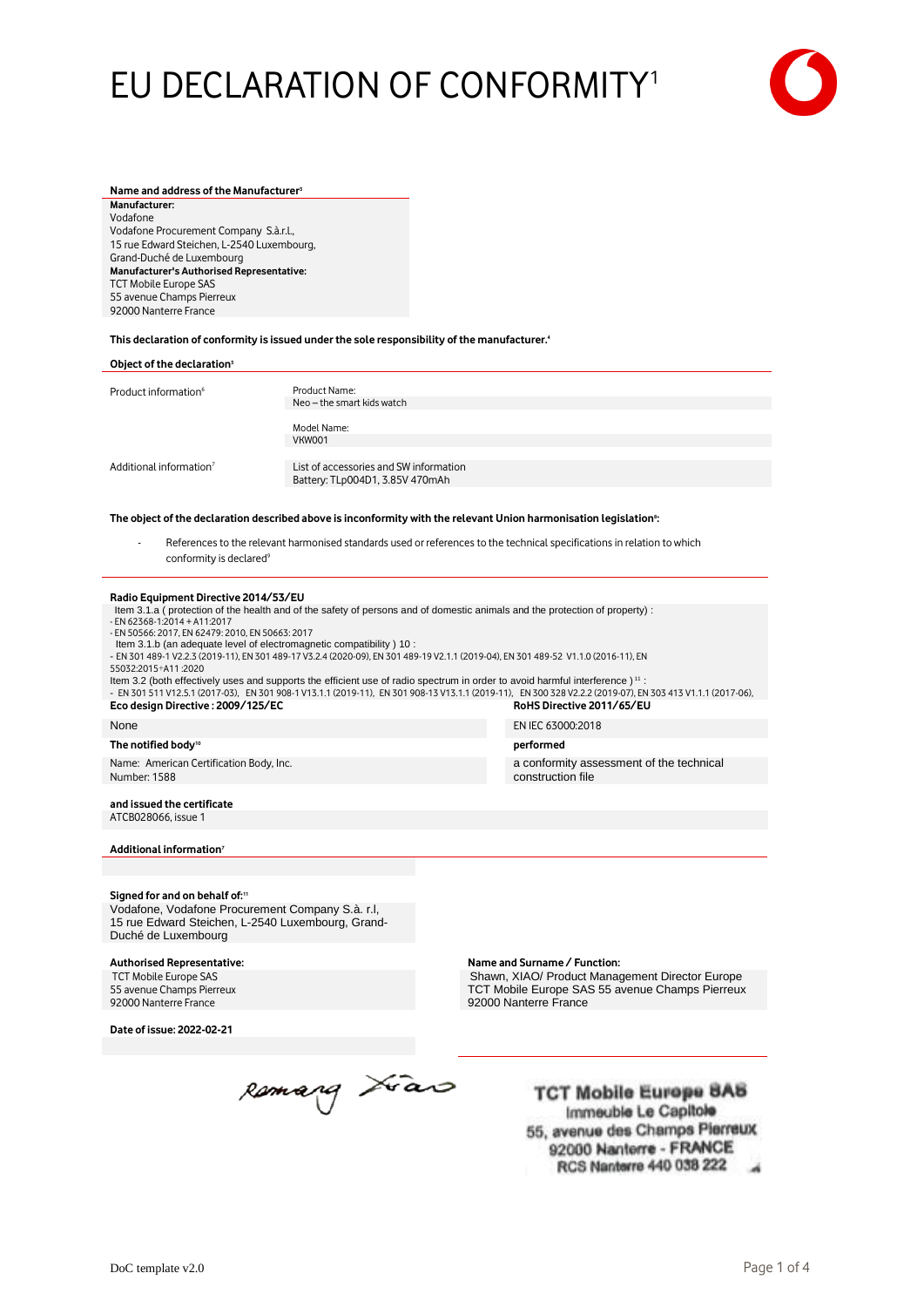

**Annex** EN/BG/ES/CS/DA/DE/ET/EL/FR/GA/IT/LV/LT/HU/MT/NL/PL/PT/RO/SK/SL/FI/SV/TR/NO/HR/IS)

- **1 (EN)EU Declaration of Conformity /(BG)**ДЕКЛАРАЦИЯ ЗА СЪОТВЕТСТВИЕ С ИЗИСКВАНИЯТА НА ЕС /**(ES)**Declaración UE de Conformidad /**(CS)**EU Prohlášení o shodě /**(DA)**EU Overensstemmelseserklæring /**(DE)**EU-Konformitätserklärung /**(ET)**ELi Vastavusdeklaratsioon /**(EL)**ΔΗΛΩΣΗ ΣΥΜΜΟΡΦΩΣΗΣ ΕΕ /**(FR)**Déclaration UE de Conformité /**(GA)**Dearbhú Comhréireachta an AE /**(IT)**Dichiarazione UE di Conformità /**(LV)**ES Atbilstības Deklarācija /**(LT)**ES Atitikties Deklaracija /**(HU)**EU-Megfelelőségi Nyilatkozat/**(MT)**Dikjarazzjoni Tal-Konformità Tal-UE /**(NL)**EU Conformiteitsverklaring /**(PL)**Deklaracja Zgodności UE/**(PT)**Declaração de Conformidade UE /**(RO)**Declarația de Conformitate UE /**(SK)**Vyhlásenie o Zhode EÚ /**(SL)**Izjava EU o Skladnosti /**(FI)** EU-Vaatimustenmukaisuusvakuutus /**(SV)**EU-Försäkran om Överensstämmelse/**(TR)**Uygunluk Beyanı /**(NO)**EU Samsvarserklæring /**(HR)**EZ izjava o sukladnosti /**(IS)**ESB Samræmisyfirlýsing
- 2 (EN) Number / (BG) Nº / (ES) Nº / (CS) Č. / (DA) Nr. / (DE) Nr. / (ET) Nr / (EL) Apuθ. / (FR) Nº / (GA) Uimhir / (IT) N. / (LV) Nr. / (LT) Nr. / **(HU)** Szám / **(MT)** Numru / **(NL)** Nr. / **(PL)** Nr / **(PT)**N.o / **(RO)** Nr / **(SK)** Číslo / **(SL)** Št. / **(FI)** N:o / **(SV)** Nr/ **(TR)** Sayısı / **(NO)** Nr. / **(HR)** Broj / **(IS)** Númer
- **3 (EN)Name and address of the Manufacturer /(BG)**Наименование и адрес на производителя /**(ES)**Nombre y dirección del fabricante /**(CS)**Obchodní jméno a adresa výrobce /**(DA)** Fabrikantens navn og adresse /**(DE)**Name und Anschrift des Herstellers /**(ET)**Valmistaja nimi ja aadress /**(EL)**Όνομα και διεύθυνση κατασκευαστή /**(FR)**Nom et adresse du fabricant /**(GA)**Ainm agus seoladh an Mónaróra /**(IT)**Nome e indirizzo del fabbricante /**(LV)**Ražotāja nosaukums un adrese /**(LT)**Gamintojo pavadinimas ir adresas /**(HU)**Gyártó neve és címe /**(MT)**Isem u indirizz tal-manifattur /**(NL)**Naam en adres van de fabrikant /**(PL)**Nazwa i adres producenta /**(PT)**Nome e endereço do fabricante /**(RO)**Numele și adresa Producătorului /**(SK)**Obchodné meno a adresa výrobcu /**(SL)**Ime in naslov proizvajalca /**(FI)**Valmistajan nimi ja osoite /**(SV)**Tillverkarens namn och adress /**(TR)**İmalatçının adı ve adresi /**(NO)**Navn på og adresse til produsenten /**(HR)**Naziv i adresa proizvođača**/(IS)**Nafn og heimilisfang framleiðanda
- **4 (EN)This declaration of conformity is issued under the sole responsibility of the manufacturer /(BG)**За настоящата декларация за съответствие отговорност носи единствено производителят /**(ES)**La presente declaración de conformidad se expide bajo la exclusiva responsabilidad del fabricante /**(CS)**Toto prohlášení o shodě vydal na vlastní odpovědnost výrobce /**(DA)**Denne overensstemmelseserklæring udstedes på fabrikantens ansvar /**(DE)**Diese Konformitätserklärung wird unter der alleinigen Verantwortung des Herstellers abgegeben /**(ET)**Käesolev vastavusdeklaratsioon on välja antud valmistaja ainuvastutusel /**(EL)**Η παρούσα δήλωση συμμόρφωσης εκδίδεται με αποκλειστική ευθύνη του κατασκευαστή /**(FR)**La présente déclaration de conformité est établie sous la seule responsabilité du fabricant/**(GA)**Eisítear an dearbhú comhréireachta faoi fhreagracht aonair an mhonaróra/**(IT)**La presente dichiarazione di conformità è rilasciata sotto la responsabilità esclusiva del fabbricante /**(LV)**Šī atbilstības deklarācija ir izdota vienīgi uz šāda ražotāja atbildību /**(LT)**Ši atitikties deklaracija išduota tik gamintojo atsakomybe /**(HU)**E megfelelőségi nyilatkozat a gyártó kizárólagos felelősségére kerül kibocsátásra /**(MT)**Din id-dikjarazzjoni talkonformità tinħareg taħt ir-responsabbiltà unika tal-manifattur /**(NL)**Deze conformiteitsverklaring wordt verstrekt onder volledige verantwoordelijkheid van de fabrikant /**(PL)**Niniejsza deklaracja zgodności wydana zostaje na wyłączną odpowiedzialność producenta /**(PT)**A presente declaração de conformidade é emitida sob a exclusiva responsabilidade do fabricante /**(RO)**Prezenta declarație de conformitate este emisă pe răspunderea exclusivă a producătorului /**(SK)**Toto vyhlásenie o zhode sa vydáva na výhradnú zodpovednosť výrobcu /**(SL)**Ta izjava o skladnosti se izda na lastno odgovornost proizvajalca/ **(FI)**Tämä vaatimustenmukaisuusvakuutus on annettu valmistajan yksinomaisella vastuulla /**(SV)**Denna försäkran om överensstämmelse utfärdas på tillverkarens eget ansvar /**(TR)**Bu uygunluk beyanı, imalatçının sorumluluğu altında verilir/**(NO)**Denne samsvarserklæringen er utstedt på produsentens eneansvar /**(HR)**Za izdavanje ove izjave o sukladnosti isključivo je odgovoran proizvođač /**(IS)**Þessi samræmisyfirlýsing er gefin út eingöngu á ábyrgð framleiðanda
- **5 (EN)Object of the declaration /(BG)**Обект на декларацията /**(ES)**Objeto de la declaración /**(CS)**Předmět prohlášení /**(DA)**Erklæringens genstand /**(DE)**Gegenstand der Erklärung /**(ET)**Deklareeritav ese /**(EL)**Σκοπός της δήλωσης /**(FR)**Objet de la déclaration /**(GA)**Cuspóir an dearbhaithe /**(IT)**Oggetto della dichiarazione /**(LV)**Deklarācijas priekšmets /**(LT)**Deklaracijos objektas /**(HU)**A nyilatkozat tárgya /**(MT)**L-għan tad-dikjarazzjoni /**(NL)**Voorwerp van de verklaring /**(PL)**Przedmiot deklaracji /**(PT)**Objecto da declaração /**(RO)**Obiectul declarației /**(SK)**Predmet vyhlásenia /**(SL)**Predmet izjave /**(FI)**Vakuutuksen kohde /**(SV)**Föremål för försäkran /**(TR)**Beyanın nesne /**(NO)**Erklæringens gjenstand /**(HR)**Predmet izjave /**(IS)**Hlutur til yfirlýsingar
- **6 (EN)Product information; Product Name; Model Name /(BG)**Информация за продукта, името на продукта, името на модела /**(ES)**Información del producto; nombre del producto; nombre del modelo /**(CS)**Informace o výrobku; Název výrobku; Název modelu /**(DA)**Produkt information; Produktnavn; Modelnavn /**(DE)**Produktinformation; Produktname; Modellname /**(ET)**Toote kirjeldus; Toote nimetus; Mudeli nimi /**(EL)**Πληροφορίες για το προϊόν, όνομα προϊόντος, όνομα μοντέλου/**(FR)**Information sur le produit; Nom du produit; Nom du modèle /**(GA)**Faisnéis Táirge; Ainm Táirge; Ainm Múnla /**(IT)**Informazioni sul prodotto; denominazione del prodotto; Nome del modello /**(LV)**Informācija par izstrādājumu; Izstrādājuma nosaukums; modeļa nosaukums /**(LT)**Informacija apie produktą; produkto pavadinimas; modelio pavadinimas/**(HU)**Termékinformáció; a termék neve; típusnév /**(MT)**Informazzjoni tal-prodott; isem tal-prodott; isem tal-mudell/**(NL)**Product informatie, Product naam; Model naam /**(PL)**Informacje o produkcie; nazwa produktu; nazwa modelu /**(PT)**Informação sobre o produto; Nome do Produto; Designação do Modelo /**(RO)**Informaţii despre Produs; Denumire Produs; Nume Model/**(SK)**Informácie o výrobku; Názov výrobku; Názov modelu /**(SL)**Podatki o izdelku; ime izdelka; ime modela /**(FI)**Tuotetiedot; tuotteen nimi; malli nimi /**(SV)**Produktinformation; produktnamn; modellnamn /**(TR)**Ürün bilgileri; Ürün Adı; Model Adı /**(NO)**Produktinformasjon, Produktnavn, Modellnavn /**(HR)**Podatci o proizvodu; Naziv proizvoda; Naziv modela **/(IS)**Vöruupplýsingar; Nafn vöru; Nafn gerðar
- **7 (EN)Additional information /(BG)**Допълнителна информация /**(ES)**Información adicional /**(CS)**Další informace /**(DA)**Supplerende oplysninger /**(DE)**Zusätzliche Angaben /**(ET)**Lisateave /**(EL)**Συμπληρωματικές πληροφορίες /**(FR)**Informations supplémentaires/**(GA)**Faisnéis bhreise/**(IT)**Ulteriori informazioni /**(LV)**Papildu informācija/**(LT)**Papildoma informacija /**(HU)**Kiegészítő információk /**(MT)**Informazzjoni addizzjonali /**(NL)**Aanvullende informatie /**(PL)**Informacje dodatkowe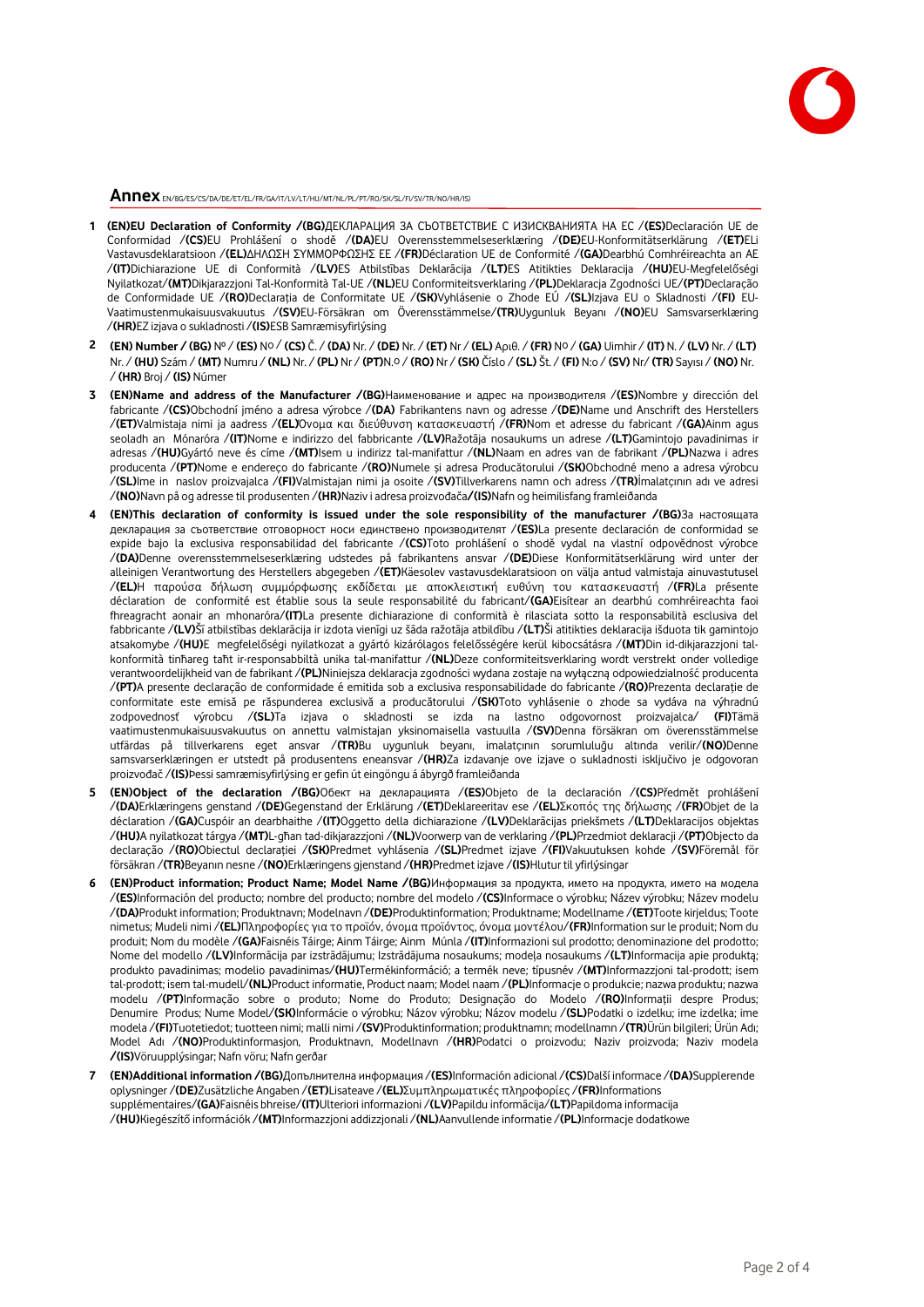

/**(PT)**Informações complementares /**(RO)**Informații suplimentare /**(SK)**Dodatočné informácie/**(SL)**Dodatni podatki /**(FI)**Lisätietoja /**(SV)**Ytterligare information /**(TR)**Ek bilgi /**(NO)**Tilleggsopplysninger /**(HR)**Dodatne informacije /**(IS)**Viðbótarupplýsingar

- **8 (EN)The object of the declaration described above is in conformity with the relevant Union harmonisation legislation** /**(BG)**  Предметът на декларацията, описан по-горе, отговаря на съответното законодателство на Съюза за хармонизация /**(ES)** El objeto de la declaración descrita anteriormente es conforme con la legislación de armonización pertinente de la Unión /**(CS)** Výše popsaný předmět prohlášení je ve shodě s příslušnými harmonizačními právními předpisy Unie / **(DA)** Genstanden for erklæringen, som beskrevet ovenfor, er i overensstemmelse med den relevante EU-harmoniseringslovgivning / **(DE)** Der oben beschriebene Gegenstand der Erklärung erfüllt die einschlägigen Harmonisierungsrechtsvorschriften der Union / **(EL)** Ο στόχος της δήλωσης που περιγράφεται παραπάνω είναι σύμφωνος με τη σχετική ενωσιακή νομοθεσία εναρμόνισης / **(FR)** L'objet de la déclaration décrit ci-dessus est conforme à la législation d'harmonisation de l'Union applicable / **(GA)** Tá cuspóir an dearbhaithe a thuairiscítear thuas i gcomhréir le reachtaíocht ábhartha um chomhchuibhiú de chuid an Aontais / **(IT)** L'oggetto della dichiarazione di cui sopra è conforme alla pertinente normativa di armonizzazione dell'Unione / **(LV)** Iepriekš aprakstītais deklarācijas priekšmets atbilst attiecīgajam Savienības saskaņošanas tiesību aktam / **(LT)** Pirmiau aprašytas deklaracijos objektas atitinka susijusius derinamuosius Sąjungos teisės aktus / **(HU)** A fent ismertetett nyilatkozat tárgya megfelel a vonatkozó uniós harmonizációs jogszabályoknak / **(MT)**  L- għan tad-dikjarazzjoni deskritt hawn fuq huwa konformi mal-leġislazzjoni ta' armonizzazzjoni rilevanti tal-Unjoni / **(NL)** Het hierboven beschreven voorwerp is in overeenstemming met de desbetreffende harmonisatiewetgeving van de Unie / **(PL)**  Wymieniony powyżej przedmiot niniejszej deklaracji jest zgodny z odnośnymi wymaganiami unijnego prawodawstwa harmonizacyjnego / **(PT)** O objeto da declaração acima descrito está em conformidade com a legislação de harmonização da União aplicável / **(RO)** Obiectul declarației descris mai sus este în conformitate cu legislația relevantă de armonizare a Uniunii / **(SK)**  Uvedený predmet vyhlásenia je v zhode s príslušnými harmonizačnými právnymi predpismi Únie / **(SL)** Predmet navedene izjave u skladu je s mjerodavnim zakonodavstvom Unije o usklađivanju / **(FI)** Edellä kuvattu vakuutuksen kohde on asiaa koskevan unionin yhdenmukaistamislainsäädännön vaatimusten mukainen / **(SV)** Föremålet för försäkran ovan överensstämmer med den relevanta harmoniserade unionslagstiftningen / **(TR)** Yukarıda açıklanan bildirinin nesnesi ilgili Topluluk uyum mevzuatına uygundur / **(NO)**  Formålet med erklæringen beskrevet ovenfor er i samsvar med den aktuelle harmoniseringslovgivningen i unionen / **(HR)** A fent ismertetett nyilatkozat tárgya megfelel a vonatkozó uniós harmonizációs jogszabályoknak / **(IS)** Efni ofangreindrar yfirlýsingar er í samræmi við hlutaðeigandi staðlaða löggjöf Evrópusambandsins
- **9 (EN)References to the relevant harmonised standards used or references to the technical specifications in relation to which conformity is declared /(BG)**наименованията на използваните хармонизирани стандарти или техническите спецификации, спрямо които се декларира съответствието /**(ES)**Referencias a las normas armonizadas pertinentes utilizadas, o referencias a las especificaciones técnicas respecto a las cuales se declara la conformidad /**(CS)**Případné odkazy na příslušné harmonizované normy, které byly použity, nebo na technické specifikace, na jejichž základě se shoda prohlašuje /**(DA)**Referencer til de relevante anvendte harmoniserede standarder eller referencer til de tekniske specifikationer, som der erklæres overensstemmelse med /**(DE)**Angabe der einschlägigen harmonisierten Normen, die zugrunde gelegt wurden, oder Angabe der technischen Spezifikationen, für die die Konformität erklärt wird /**(ET)**Viited kasutatud asjakohastele ühtlustatud standarditele või viited tehnilistele spetsifikatsioonidele, millega seoses vastavust kinnitatakse /**(EL)**μνεία των σχετικών εναρμονισμένων προτύπων που χρησιμοποιήθηκαν ή των τεχνικών προδιαγραφών με βάση τις οποίες δηλώνεται η συμμόρφωση /**(FR)**Références des normes harmonisées pertinentes appliquées ou des spécifications techniques par rapport auxquelles la conformité est déclarée /**(GA)**Tagairtí do na caighdeáin chomhchuibhithe ábhartha a úsáidtear nó tagairtí do na sonraíochtaí teicniúla i ndáil leis an gcomhréireacht a dhearbhaítear /**(IT)**Riferimenti alle pertinenti norme armonizzate utilizzate o riferimenti alle specifiche tecniche in relazione alle quali è dichiarata la conformità /**(LV)**Norādes uz attiecīgajiem saskaņotajiem standartiem vai norādes uz tehniskām specifikācijām, attiecībā uz ko tiek deklarēta atbilstība /**(LT)**Taikytų darniųjų standartų nuorodos arba techninių specifikacijų, pagal kurias buvo deklaruota atitiktis, nuorodos/**(HU)**Adott esetben hivatkozás az alkalmazásra került vonatkozó harmonizált szabványokra, illetőleg azokra a műszaki leírásokra, amelyekre nézve a megfelelésrol nyilatkoznak /**(MT)**Referenzi għall-istandards armonizzati rilevanti li ntużaw, jew referenzi għall-ispeċifikazzjonijiet li b'relazzjoni għalihom qed tiġi ddikjarata l-konformità /**(NL)**Vermelding van de toegepaste geharmoniseerde normen of van de technische specificaties waarop de conformiteitsverklaring betrekking heeft /**(PL)**Odwołania do odnośnych norm zharmonizowanych, które zastosowano, lub do specyfikacji technicznych, w odniesieniu do których deklarowana jest zgodność /**(PT)**Referências às normas harmonizadas aplicáveis utilizadas ou às especificações técnicas em relação às quais é declarada a conformidade /**(RO)**Trimiteri la standardele armonizate relevante folosite sau trimiteri la specificațiile tehnice în legătură cu care se declară conformitatea /**(SK)**Prípadné odkazy na príslušné použité harmonizované normy alebo odkazy na technické špecifikácie, na základe ktorých sa vyhlasuje zhoda /**(SL)**Napotila na uporabljene usklajene standarde ali napotila na tehnične specifikacije za skladnost, ki so navedene na izjavi /**(FI)**Viittaus niihin asiaankuuluviin yhdenmukaistettuihin standardeihin, joita on käytetty, tai viittaus teknisiin eritelmiin, joiden perusteella vaatimustenmukaisuusvakuutus on annettu/**(SV)**Hänvisningar till de relevanta harmoniserade standarder som använts eller hänvisningar till de tekniska specifikationer enligt vilka överensstämmelsen försäkras /**(TR)**Ilgili uyumlaştırılmış kullanılan standartlar veya uygunluk beyan ile ilgili olarak teknik referanslar referanslar /**(NO)**Henvisninger til de relevante harmoniserte standardene som er brukt eller henvisninger til de spesifikasjonene det erklæres samsvar med /**(HR)**Upućivanje na mjerodavne usklađene norme ili upućivanje na tehničke specifikacije na temelju kojih se izjavljuje sukladnost /**(IS)**Tilvísanir í viðeigandi samhæfingarstaðla sem eru notaðir eða tilvísanir í þær tækniforskriftir sem tengjast samræmisyfirlýsingunni
- **10 (EN)The notified body; performed; and issued the certificate/(BG)**нотифицираният орган; извърши; и издаде сертификата/**(ES)**El organismo notificado; ha efectuado; y expide el certificado/**(CS)**Oznámený subjekt; provedl; a vydal osvědčení/**(DA)**Det bemyndigede organ; der har foretaget; og udstedt attesten /**(DE)**Die notifizierte Stelle; hat; und folgende Bescheinigung ausgestellt/**(ET)**Teavitatud asutus; teostas; ja andis välja tõendi /**(EL)**ο κοινοποιημένος οργανισμός ; πραγματοποίησε ; και εξέδωσε τη βεβαίωση/**(FR)** L'organisme notifié; a effectué; et a établi l'attestation/**(GA)**Rinne an comhlacht dá dtugtar fógra... agus d'eisigh sé an deimhniú/ **(IT)**l'organismo notificato; ha effettuato; e rilasciato il certificato /**(LV)**Pilnvarotā